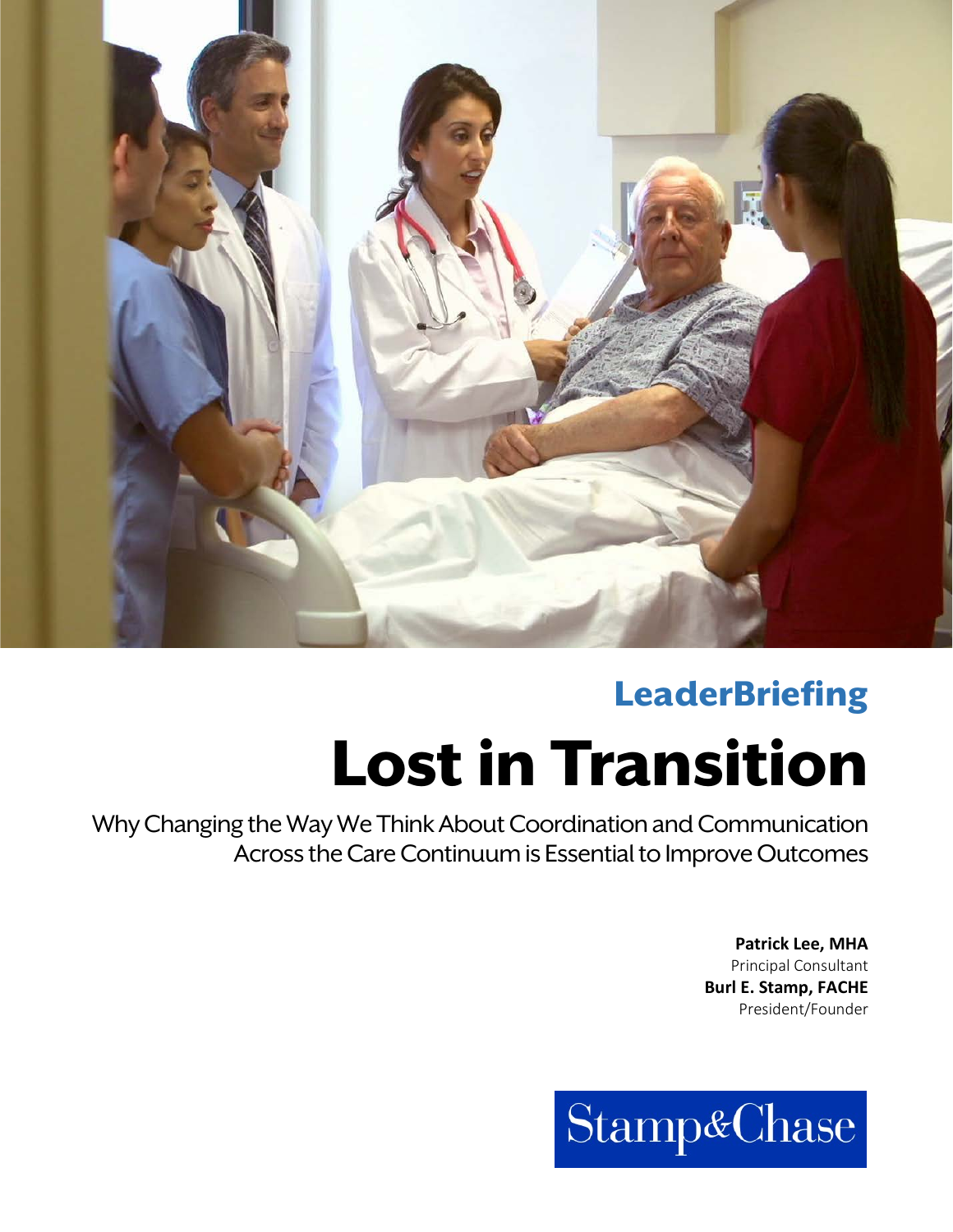ince 1983 when Medicare launched the prospective payment system (PPS), the average inpatient hospital stay has declined from 10.0 to 4.5 days. During this same period, Medicare discharges to skilled nursing increased fourfold.<sup>[i](#page-9-0)</sup> Health care providers are well aware that patients are being discharged at a higher acuity and with far more significant needs for continuing care. What often is not recognized is how vulnerable patients are during transitions between care settings, especially older adults and those with multiple comorbidities. S income parties

# **Effective Care Transitions are Key to Better Outcomes and Patient Experience**

Poor communication and coordination during care transitions can contribute to adverse events and preventable hospital readmissions. As health care providers and systems are incentivized to manage episodes of care beyond the inpatient stay, hospitals increasingly are under pressure to transform the traditional discharge planning paradigm to more robust care transition management and coordination.

This **LeaderBriefing** from Stamp&Chase explores how healthcare organizations must move beyond discrete, provider-centric tactics to patient-centered collaboration. By addressing disconnects across the care team and with patients, providers can ensure that they are having the right conversations at the right time – and in the right way – so that patients and their caregivers experience the best outcomes possible.

## Patients Tell Us Better Discharge Instructions Is Not What They Want – or Need

A recent study published in the Annals of Family Medicine, "*Care Transitions from Patient and Caregiver Perspectives*," looks closely at what matters most to patients and caregivers during care transitions<sup>ii</sup>. The need for and purpose of the study were clear:

*Despite concerted actions to streamline care transitions, the journey from hospital to home remains hazardous for patients and caregivers. Remarkably little is known about the patient and caregiver experience during care transitions, the services they need, or the outcomes they value. The aims of this study were to (1) describe patient and caregiver*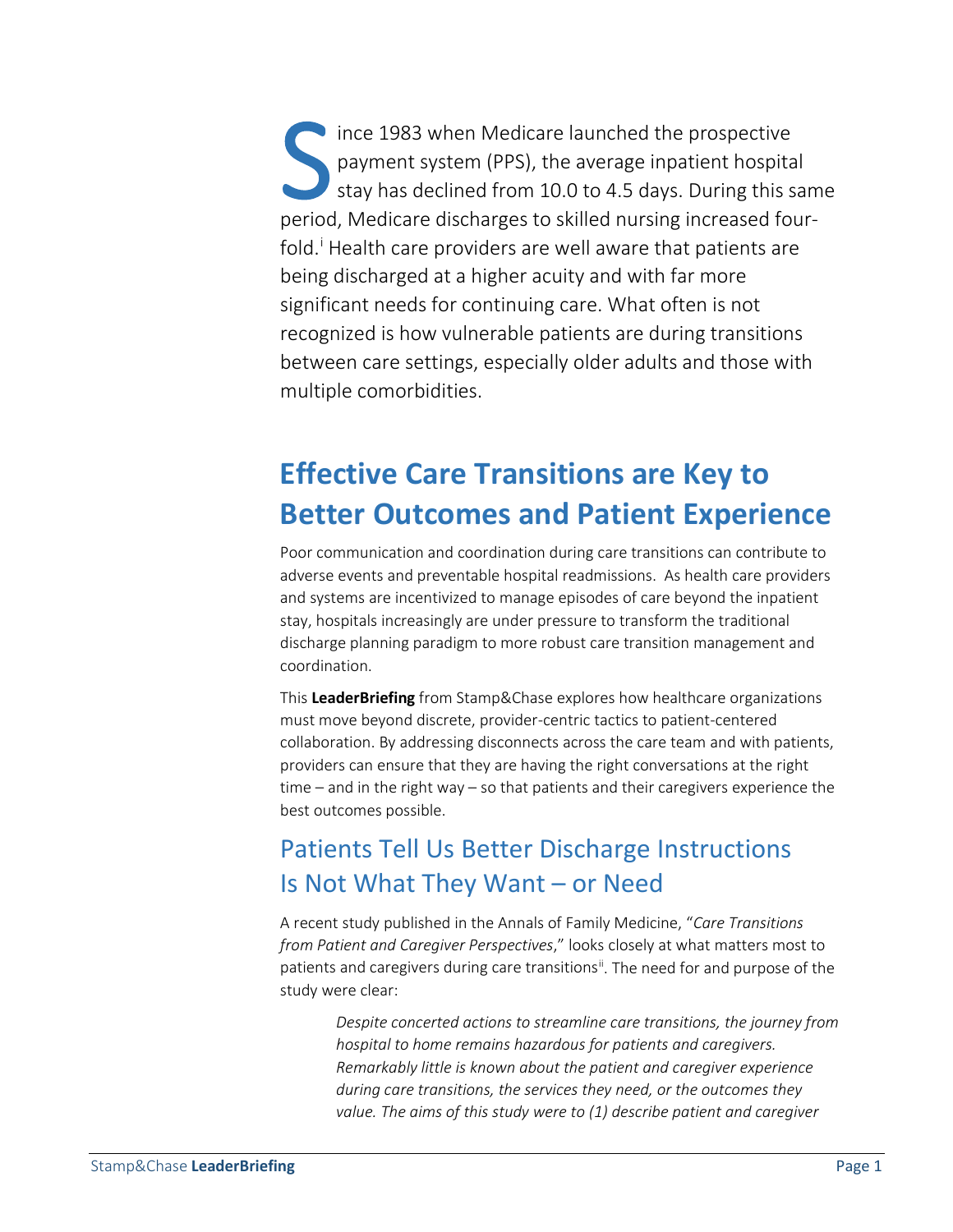*experiences during care transitions and (2) characterize patient and caregiver desired outcomes of care transitions and the health services associated with them.*

Patients and caregivers identified three primary desired outcomes of care transitions:

- To feel cared for and cared about by medical providers,
- To have unambiguous accountability from the healthcare system, and
- To feel prepared and capable of implementing care plans.

And five key characteristics of the care transition experience were linked to achieving these outcomes:

- Using empathetic language and gestures,
- Anticipating the patient's needs to support self-care at home,
- Collaborative discharge planning,
- Providing actionable information, and
- Providing uninterrupted care with minimal handoffs.



#### From "Care Transitions from Patient and Caregiver Perspectives"

The authors concluded that: *"Clear accountability, care continuity, and caring attitudes across the care continuum are important outcomes for patients and caregivers. When these outcomes are achieved, care is perceived as excellent and trustworthy. Otherwise the care transition is experienced as transactional and unsafe, and leaves patients and caregivers feeling abandoned by the health care system."*

What is *not* called for in this study – or in Stamp&Chase's experience working with a variety of care providers – is the need for more detailed, standard discharge instructions without true collaboration with patients, family caregivers and/or post-acute care facilities.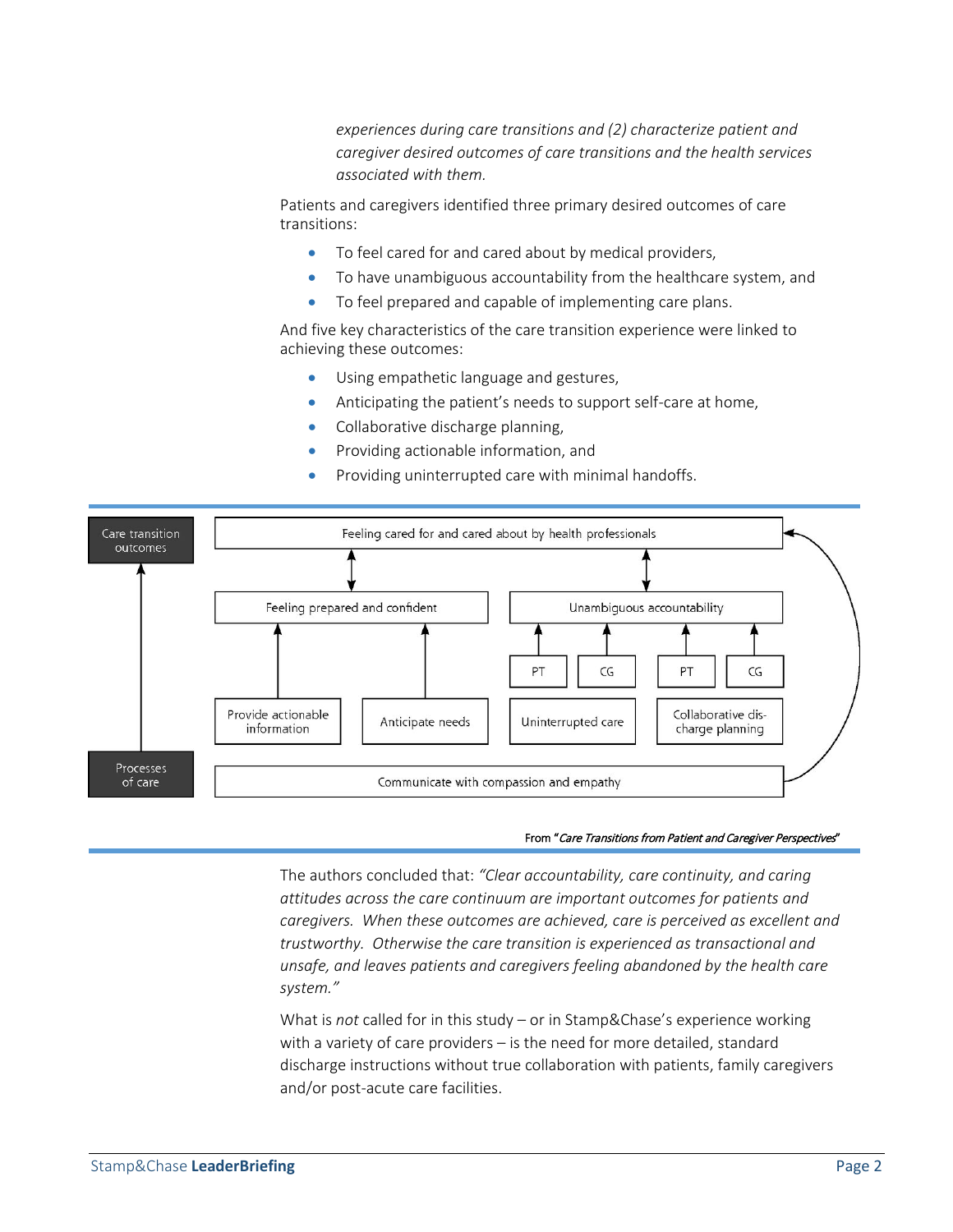## What could possibly go wrong?

A single episode of care often involves multiple physicians, advanced practice providers, nurses and other clinical professionals in several care settings. That means there are many opportunities for miscommunication and gaps in coordination. For care transitions to occur effectively and seamlessly, there must be:

- Effective hand-off communication between care team members at every step,
- Reconciliation of any unresolved care issues, including medication changes or pending test results,
- Successful engagement of the patient and family caregivers in the development and implementation of the care and transition plans,
- Exchange of vital patient information across the provider continuum, including both the comprehensive care plan and specific areas of highest risk for readmission or decline in condition, and
- Follow-up with the patient and family caregivers to assess status and compliance with the care plan.



With this many moving parts, a variety of factors can contribute to problematic patient care transitions. But according to a report from the Joint Commission Enterprise *Transitions of Care Initiative*<sup>[iii](#page-9-2)</sup>, the root causes most often described in the medical literature come down to just three:

- Communication breakdowns
- Patient education breakdowns
- Accountability breakdowns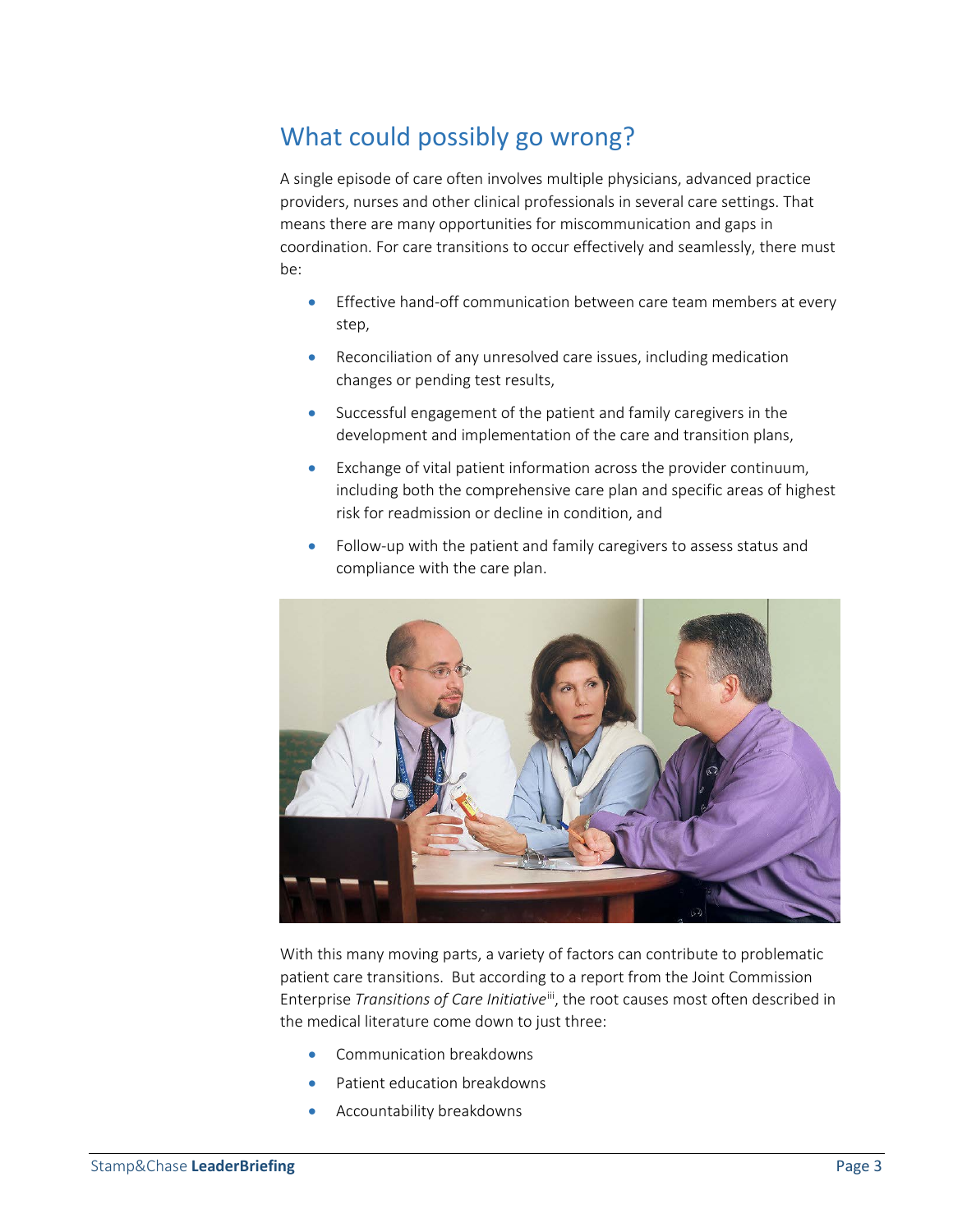# **Strategies to Address the Most Common Problems in Care Transitions**

Specific, intentional strategies to address breakdowns in communication, patient education and accountability are necessary to make sustainable improvements in care coordination across the continuum. The following three sections provide recommendations for making progress in these critical areas.

## Communication Across the Care Team: Who's On First?

Miscommunication is epidemic in most hospitals*.* In focus group research conducted with front line hospital staff by Stamp&Chase, most caregivers could quickly site a communication error that occurred *in the past few days* that affected productivity, safety and/or the care experience. These communication failures can be caused by a variety or combination of factors:

- Organizational culture lacking in teamwork and mutual respect
- Differing or conflicting expectations
- Absence of active listening to ensure real understanding
- Lack of focus
- Frequent interruptions
- Inconsistent or deficient standardized procedures

How often have we seen busy clinicians think that they have communicated information clearly but in fact there is a lack of understanding and agreement with colleagues and/or patients. Sometimes team communication may even seem reminiscent of the famous Abbott and Costello comedy routine, "*Who's on First*" where Bud Abbott is naming the players he manages on the Retired Actors baseball team: "Who is on first, What is on second, I don't know is on third…" During the conversation they talk right past each other, as Lou Costello grows increasingly frustrated. Unlike a comedy routine, breakdowns in communication between healthcare providers and families are anything but funny and can have devastating consequences.

In **CAREmunication**®, Stamp&Chase's comprehensive professional development curriculum focused on improving communication competencies and practices, we use a structured model that is effective in conversations from the most routine to the most complex. Rather than relying on situation-specific scripting, which we believe is frustrating for both professionals and for patients, the C.A.R.E. model encourages and develops critical thinking skills to leverage communication practices that are most effective and appropriate given the circumstances.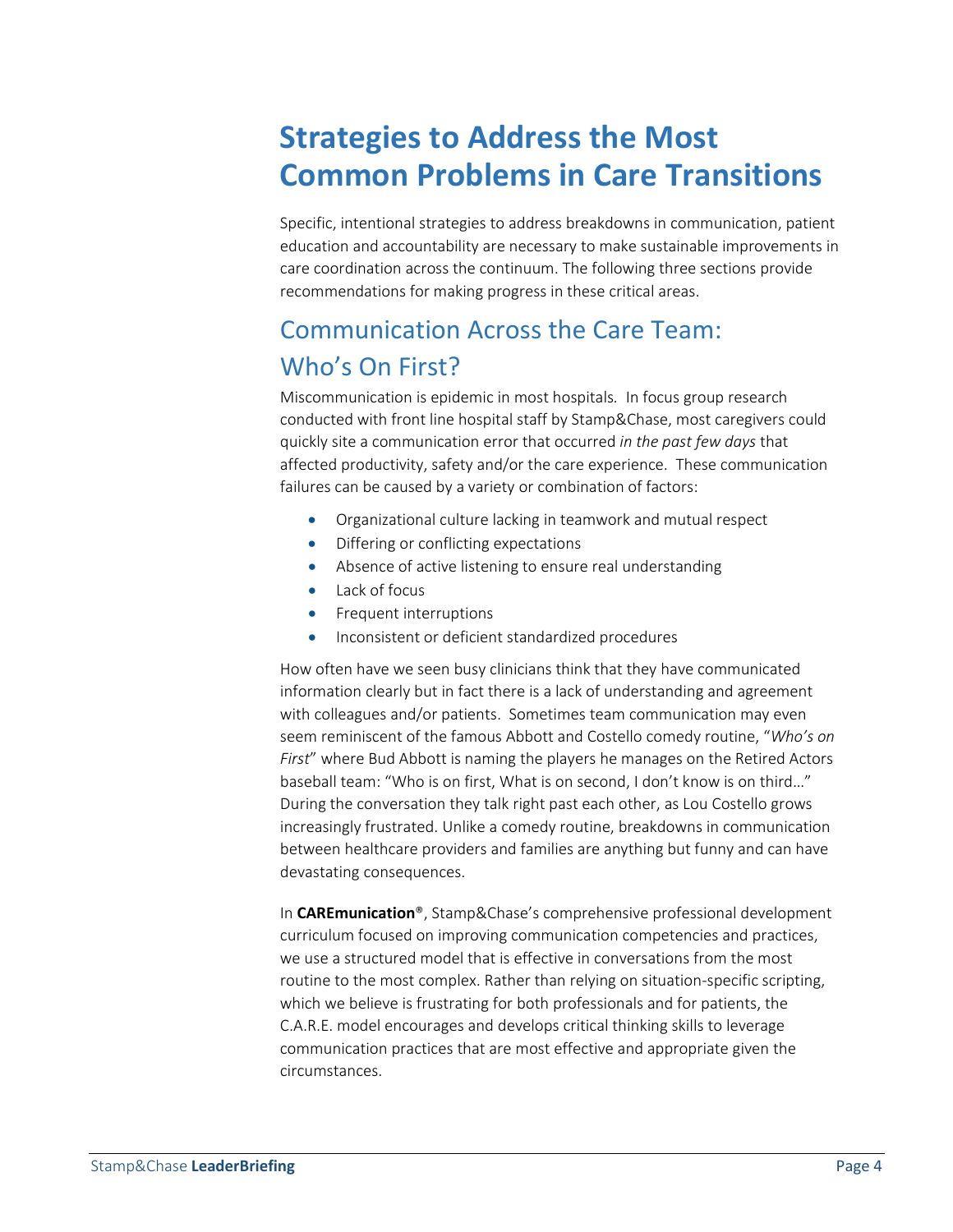

## The C.A.R.E. Approach to Better Communication

Using a structured, thoughtful approach to the way we enter any conversation with a patient, family member, physician or colleague can help make our communication more effective. The components of the C.A.R.E. Model are designed to help us better focus our messages and communication, assure understanding, respond thoughtfully and evaluate how effectively we are interacting with others.

Focus your attention and communications on what is most important COMPOSE

 It is difficult, if not impossible, for communication to occur in a frenzied state of mind. Whether you are delivering a message or listening to one, **composing** your thoughts and focusing on the purpose of the exchange and on the other person are the essential first

steps in achieving accurate, satisfying communication. Active listening is critical during all stages of communication.

Even if you disagree with the content or opinions expressed in a conversation, **acknowledge** that you've heard and understand what the other person is trying to communicate to you.



′ର

about more than just facts and figures; acknowledging how they feel about the issue leads to better understanding. If you are unclear on any

point, ask for clarification. And if you've initiated the conversation, don't assume that your audience has necessarily grasped everything you've said.

Having acknowledged the other person's message and point of view, now **respond** with your own thoughts in the same measured, reasoned way you

listened. Responding in a way that recognizes your understanding of the other person's opinions and feelings can actually make her more open to hearing and considering your ideas. Use what you've learned during the "acknowledge" step to craft a response that best addresses the other person's key issues and concerns.



疆

Effective communication requires a willingness to not just understand but to critically **evaluate** another's message vis-à-vis your own

Consistently assess the impact of your communication on the other person

**EVALUATE** 

statements and opinions. How is the conversation going? Are you gaining the other person's understanding and buyin? If the exchange is not going well, what aspects of your approach – compose, acknowledge and/or respond – do you need to adjust to achieve the best results?

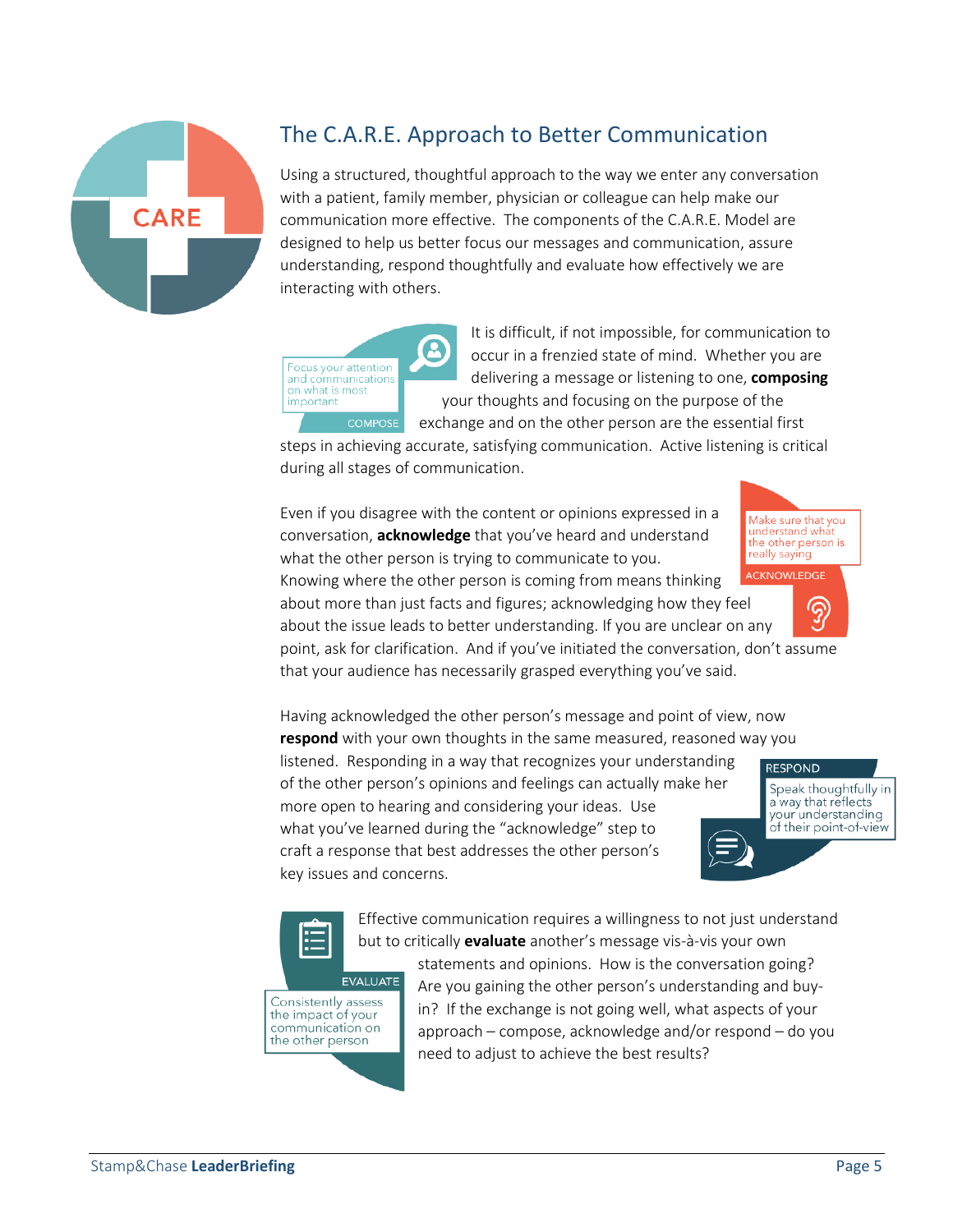## Patient and Family Education: Did We Miss Something?

By definition, **patient education** is the process by which health care professionals and others impart information to patients and their family caregivers that will alter their health behaviors or improve their health status. This implies a twoway, collaborative process that requires an essential connection between communicator and receiver.

Sensory impairments (hearing loss, blindness) or language differences are obvious barriers to patient communication and engagement, but other factors can be more elusive – and sometimes more seriously impact outcomes.

- **Poor Health Literacy** The Department of Health & Human Services reported that only 12% of Americans have a "proficient" level of health literacy, and more than one-third of U.S. adults have difficulty in completing common health tasks like following directions on prescription drug labels or other care instructions.<sup>[iv](#page-9-3)</sup>
- **Cognitive Impairment** The inability to read, understand written health information and to remember the required routine can contribute to nonadherence with discharge instructions, medications plans and failure to follow up with care providers.
- **Social Determinants of Health** Medically underserved and low socioeconomic status patients, who comprise about 30% of patients discharged from hospitals, are at higher risk of adverse events following discharge and can pose particular challenges for care transition management.<sup>[v](#page-9-4)</sup>

When patients and family caregivers receive conflicting or confusing information or are excluded from care transition planning, they often do not buy into the importance of following the care plan. Additionally, patients may lack the required knowledge, skills or means to comply with even the most seemingly basic instructions. Studies in the U.S. have shown that non-adherence to medications causes 125,000 deaths annually and accounts for 10 to 25 percent of hospital and nursing home admissions.<sup>[vi](#page-9-5)</sup>

Stamp&Chase advocates two primary practices to improve patient education and compliance.

## Ask and Encourage More Questions

While printed care plan and discharge instructions are necessary, they stop far short of providing the understanding every patient needs to recover successful and/or make the transition to the next level of care confidently. The problem with standard instructions is that they assume every patient has the same questions, concerns, fears and cognitive abilities. Of course, we know that's not the case.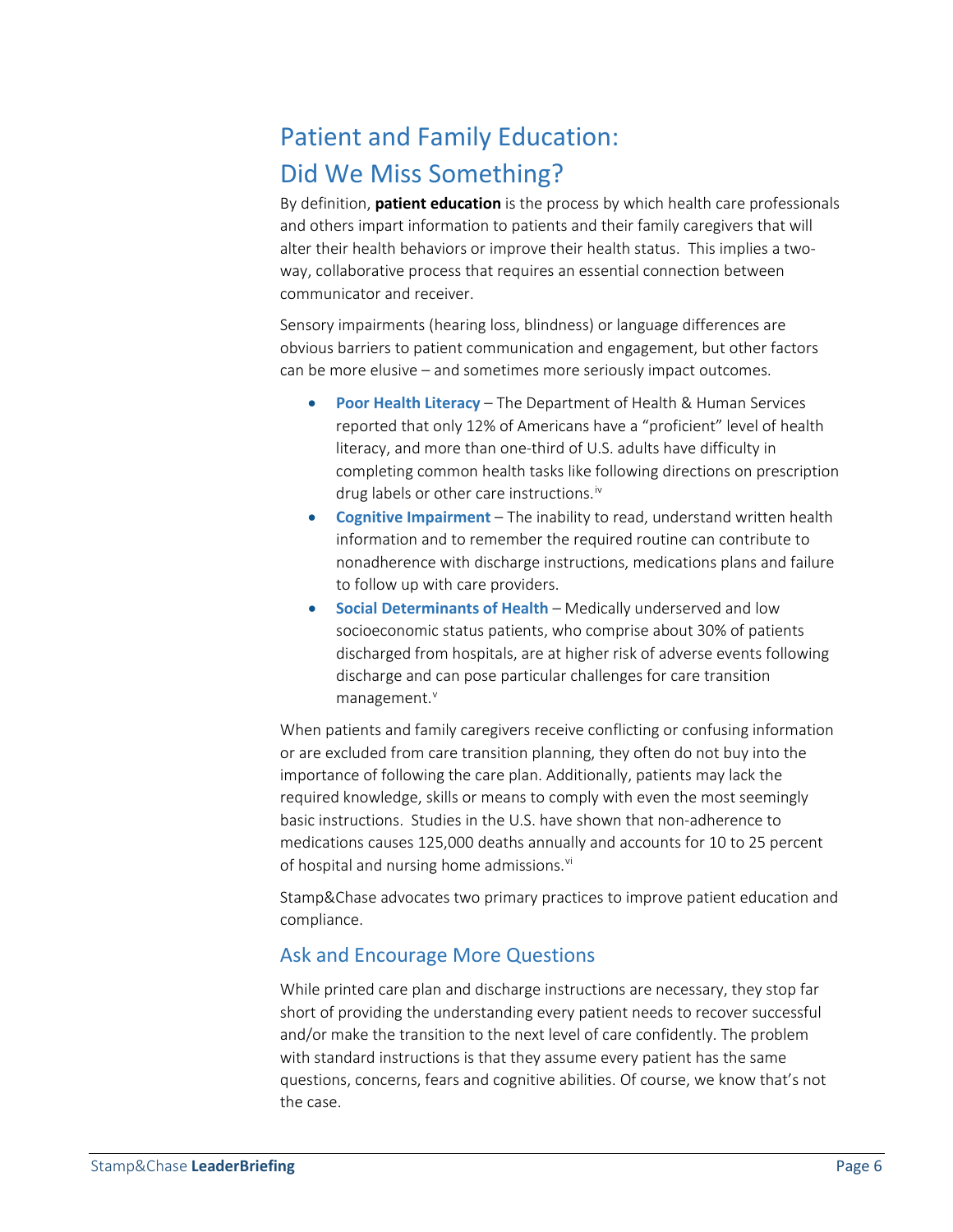The conversation we should have with each patient and their family caregivers *customizes* information and ensures real understanding. But that customization can only happen when we get the patient talking.



"Do you have any more questions?" is unfortunately our go-to question for assessing whether patients and their caregivers have what they need to successfully transition. The problem with that closed-ended, yes/no questions is that it often appears to be asked rhetorically and seldom makes patients comfortable actually asking for clarification and more details.

"What other questions do you have that I can help you with?" is an open-ended invitation for the patient to ask more. This question communicates that the care professional actually expects the patient to have questions.

But patients sometimes still don't open up and share their underlying concerns and confusion. How do we know when this is happening? Their non-verbal facial expressions, tone of voice and gestures usually communicate to us what they are not sharing in words. If it is clear that the patient still has questions, then reassurance is helpful. "All patients have questions about these care plans. What are the areas you'd like to discuss further?" or "What concerns you most about going home?" helps open the door when patients are reluctant to ask.

## Modified Teach-Back

Teach-back is a well-known, tried-and-true approach advocated by The Joint Commission and other agencies to improve patient education. Essentially, teachback suggests that the patient repeat back or demonstrate what you've just told them. The problem with teach-back is that with some patients it can feel either intimidating or degrading. While the basic philosophy is certainly sound, *how* you introduce and use teach-back can make a major difference in its success.

Stamp&Chase recommends a modified teach-back model that encourages care professionals to emphasize first their concern and interest in how well they've communicated rather than how well the patient can repeat back instructions. Consider these two different approaches for introducing teach-back:

- "Those are the instructions. Can you repeat back those steps to me?" vs.
- "I've given you lots of details. Why don't you go back over them with me so I can be sure I explained everything well?"

The difference may seem subtle, but how the request is perceived by the patient can be dramatically different. The first can appear intimidating, especially if the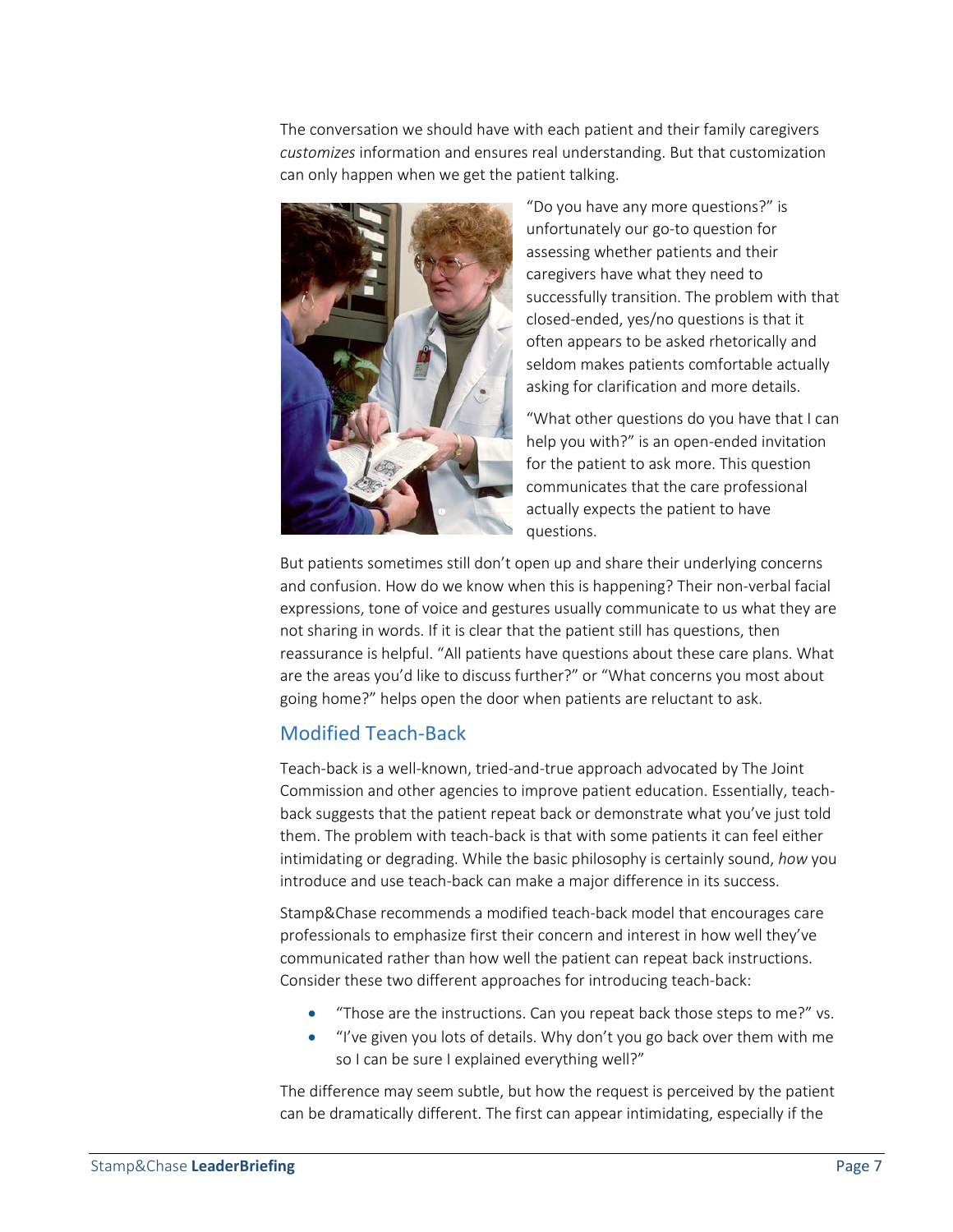patient really does not understand all of the instructions and may be embarrassed. The second communicates that not understanding every detail initially is more than all right; it is expected.

## Who Should Be the Captain of the Care Transition Process?

In too many healthcare organizations, no single clinical department or individual has responsibility for assuring that a patient's care is coordinated across settings and among different providers. During acute hospitalization, a discharge planner or case manager is typically responsible for coordinating discharge arrangements, but these individuals usually do not focus on execution of the care plan across settings or the entire episode of care. Additionally, they often do not have responsibility for, arguably, one of the most important aspects of successful care transitions: patient education.

In an effort to encourage providers to serve in a true care coordination role, CMS introduced in 2013 the **Medicare Transition of Care Management (TCM)** program. By using new TCM CPT codes, physicians can receive a one-time payment for managing transitional care of selected patients during the 30-day period following a hospital discharge.<sup>[vii](#page-9-6)</sup>

Up to two thirds of Medicare beneficiaries qualify for this program following an inpatient hospital stay; however, Medicare claims were submitted for only 7 percent of eligible cases in 2017. While TCM program interventions have been shown to reduce the average cost of care per episode for Medicare beneficiaries, there is speculation that widespread adoption has been hindered by lack of required infrastructure and challenges with scaling the services in many physician practices.<sup>viii</sup> This presents a potential opportunity for hospitals and health systems to collaborate with primary care physicians in an organized approach to better leverage this resource.

Successful Accountable Care Organizations (ACOs) have developed multidisciplinary teams for care coordination that promote *shared responsibility and accountability* among referring and receiving clinicians during all points of care transitions with clearly defined, standardized procedures and communication channels. This approach fosters collaboration, more effective handoffs, higher levels of engagement and compliance on the part of patients, and better outcomes from downstream care providers in other settings.

Under the ACO paradigm, financial and operational incentives are aligned, by design, to promote this level of collaboration and integration. As of 2016 only 14.7% of Medicare beneficiaries were enrolled in an ACO model and could potentially benefit from this approach.<sup>[ix](#page-9-8)</sup> Hospitals and health systems that are not participating as ACOs may benefit from adopting interdisciplinary team best practices.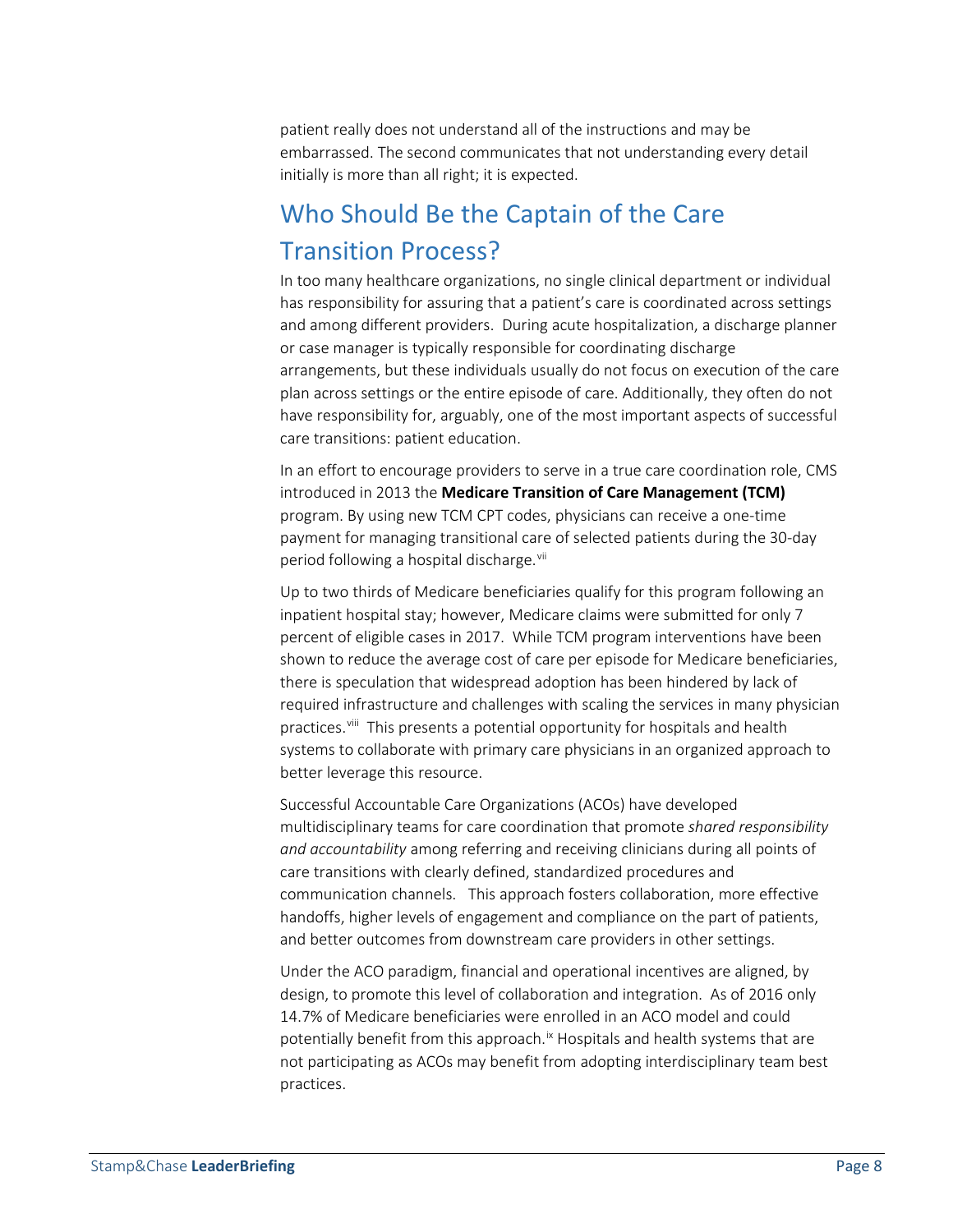# **Summary**

### *"At the heart of teamwork is communication, and at the heart of communication is LISTENING."*

This quote is from an insightful article, "*Are You Listening…Are You Really Listening?"* which examines the common factors that contribute to communication breakdowns in health care.*[x](#page-9-9)* As the family member of patient who was harmed by a preventable medical error, the author reflected on what happened: *"I think if people just stopped, just listened to what I was saying, listened to what my family was saying, good communication could have prevented everything that went wrong."*

More than detailed discharge instructions or standardized procedures, effective communication and collaboration with the patient and family are truly at the heart of better care transitions. Equipping patients with the right information and resources to support continuing care can improve both outcomes and the overall care experience.

#### <span id="page-9-0"></span>Selected References

 $\overline{\phantom{a}}$ 

i. Barnett M, Grabowski D, Mehrotro A. "Home-to-Home Time – Measuring What Matters to Patients and Payers". N Engl J Med 2017; 377; 4-6

<span id="page-9-1"></span>ii. Mitchell S, Laurens V, Weigel G, et al. "Care Transitions from Patient and Caregiver Perspectives". Vol. 16; No.3; May/June 2018

<span id="page-9-2"></span>iii. "Transitions of Care: The need for a more effective approach to continuing care". Joint Commission Enterprise Transitions of Care Initiative. White paper accessed October 2018.

<span id="page-9-3"></span>[https://www.jointcommission.org/assets/1/18/Hot\\_Topics\\_Transitions\\_of\\_Care.pdf](https://www.jointcommission.org/assets/1/18/Hot_Topics_Transitions_of_Care.pdf)

<span id="page-9-4"></span>iv. Mansukhani RP, Bridgeman MB, Candelario D, et al. "Exploring Transitional Care: Evidene-Based Strategies for Improving Provider Communication and Reducing Readmissions". 2016 Oct; 40(10): 690-694 v. Virapongse A, Misky GJ. "Self-Identified Social Determinants of Health during Transitions of Care in the Medically Underserved: a Narrative Review". Journal of General Internal Medicine. 2018 Nov; 33(11): 1959-

<span id="page-9-5"></span>1967 vi. Atreja A, Bellam N, Levy S. "Strategies to Enhance Patient Adherence: Making it Simple". Medscape General Medicine. Published online March 15, 2005; 7(1): 4

<span id="page-9-6"></span>vi. Department of Health and Human Services; Centers for Medicare & Medicaid Services; "Transitional Care Management Services". Medicare Learning Network: Website accessed October 2018.

[https://www.cms.gov/Outreach-and-Education/Medicare-Learning-Network-](https://www.cms.gov/Outreach-and-Education/Medicare-Learning-Network-MLN/MLNProducts/Downloads/Transitional-Care-Management-Services-Fact-Sheet-ICN908628.pdf)

<span id="page-9-7"></span>[MLN/MLNProducts/Downloads/Transitional-Care-Management-Services-Fact-Sheet-ICN908628.pdf](https://www.cms.gov/Outreach-and-Education/Medicare-Learning-Network-MLN/MLNProducts/Downloads/Transitional-Care-Management-Services-Fact-Sheet-ICN908628.pdf) vii. Bindman A, Cox D. "Changes in Health Care Costs and Mortality Associated with Transitional Care Management Services After Discharge Among Medicare Beneficiaries". JAMA Internal Medicine. Published online July 30, 2018. Doi:10.100/jamainternmed.2018.2572

<span id="page-9-8"></span>xi. Kmetz A. "ACO Care Transitions: Coaching, Management, and Coordination". Patient Safety & Quality Healthcare (PSQH). Original article accessed October 2018 [https://www.psqh.com/analysis/aco-care](https://www.psqh.com/analysis/aco-care-transitions-coaching-management-and-coordination/)[transitions-coaching-management-and-coordination/](https://www.psqh.com/analysis/aco-care-transitions-coaching-management-and-coordination/)

<span id="page-9-9"></span>x. Denham CR, Dingman J, Foley ME, et al. Are You Listening…Are You Really Listening? Journal of Patient Safety 2008; 4:148:148-161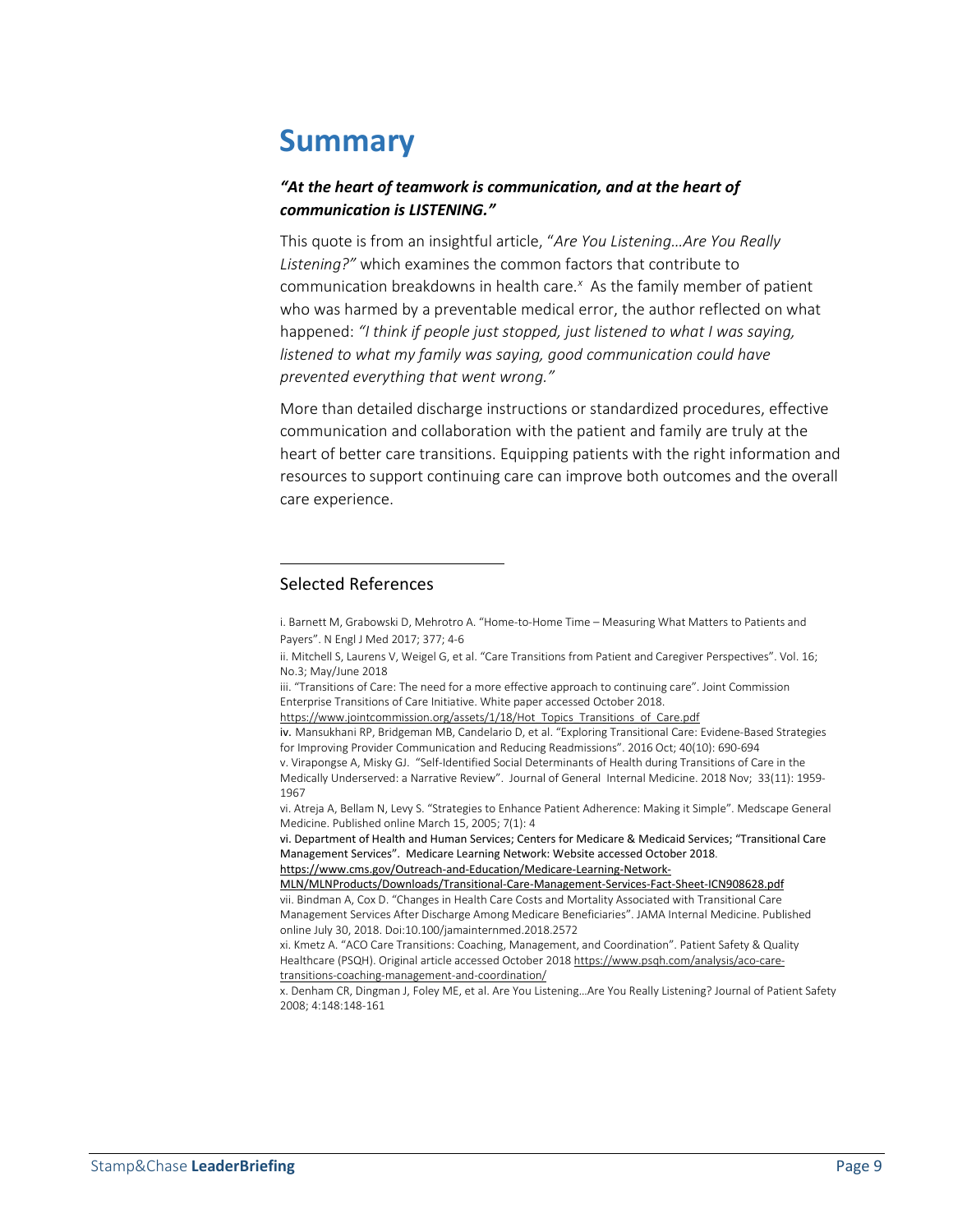## **About the Authors**



Patrick Lee, MHA, a principal consultant with Stamp&Chase, has more than 30 years of healthcare management and leadership experience in a range of organizations that include top academic healthcare institutions and specialty hospital companies. Starting his career in 1979 as a Registered Medical Technologist, he served in clinical laboratory management roles with St. Louis Children's Hospital, The Cleveland Clinic, and Barnes-Jewish Hospital overseeing cutting edge laboratory, blood bank, apheresis, and bone marrow

processing/preservation program operations.

After receiving a Master's Degree in Healthcare Administration & Planning from Washington University School of Medicine in 1994, Patrick served in an executive leadership development role working directly with the CEO of BJC Healthcare during the early years following the initial formation of that integrated, 12-hospital system. Patrick subsequently served as corporate Vice President for Regional Affiliates & Network Development and executive liaison with BJC's 11 affiliated rural hospitals, where he helped to expand BJC's regional market penetration.

Patrick served as CEO for Howard Rusk Rehabilitation Center, a 60-bed acute inpatient rehabilitation hospital and a joint venture between University of Missouri Healthcare and HealthSouth, which operates as a teaching hospital for the University of Missouri School of Medicine. The hospital operated a specialty pediatric inpatient and outpatient rehabilitation unit, the only one of its kind in the region. Patrick served as Senior Vice President of Operations for Horizon Health, overseeing the contract management of more than 30 acute hospital-based inpatient rehabilitation programs in 15 states, working with hospital clients to establish new programs and optimize performance. In 2008, he formed a company with several partners specializing in the development, implementation and operation of specialty hospitals and healthcare services.

Patrick brings this range of experience and perspective on healthcare delivery across the continuum to Stamp&Chase in order to help clients raise the performance bar by developing practical strategies and enhanced communication competencies and practices in their organizations. He is proficient in strategic data analysis to translate quantifiable opportunity into specific pathways and metrics for program development and performance optimization.



**Burl Stamp, FACHE**, is the President/Founder of Stamp&Chase, Inc. With broad-based experience working alongside health care professionals from the boardroom to the bedside, Burl has helped major health systems, academic medical centers and community hospitals improve bottom line, patient experience, staff engagement and patient safety results.

Prior to launching Stamp&Chase over 14 years ago, Burl served several leading health care organizations in executive roles. As president and CEO of Phoenix

Children's Hospital, he spearheaded development and construction of the first comprehensive, freestanding health care campus in Arizona dedicated to pediatrics. He developed the first strategic planning and marketing department at St. Louis Children's Hospital, where he started the highly successful Answer Line in 1989 to provide reliable, accessible health advice to families. He went on to lead pediatric services development for BJC Healthcare/Washington University Medical Center.

As the principal consultant to Ascension Health's Experience Team for over four years, Burl worked with a dedicated group of leaders within the country's largest not-for-profit health system to develop structured, sustainable approaches to consistently improving the patient experience across the system's 75+ hospitals.

Burl is the author of *The Healing Art of Communication*, a health care professional's guide to improving communication. He is a frequent speaker on communication, leadership, organizational culture and business development strategy in health care organizations.